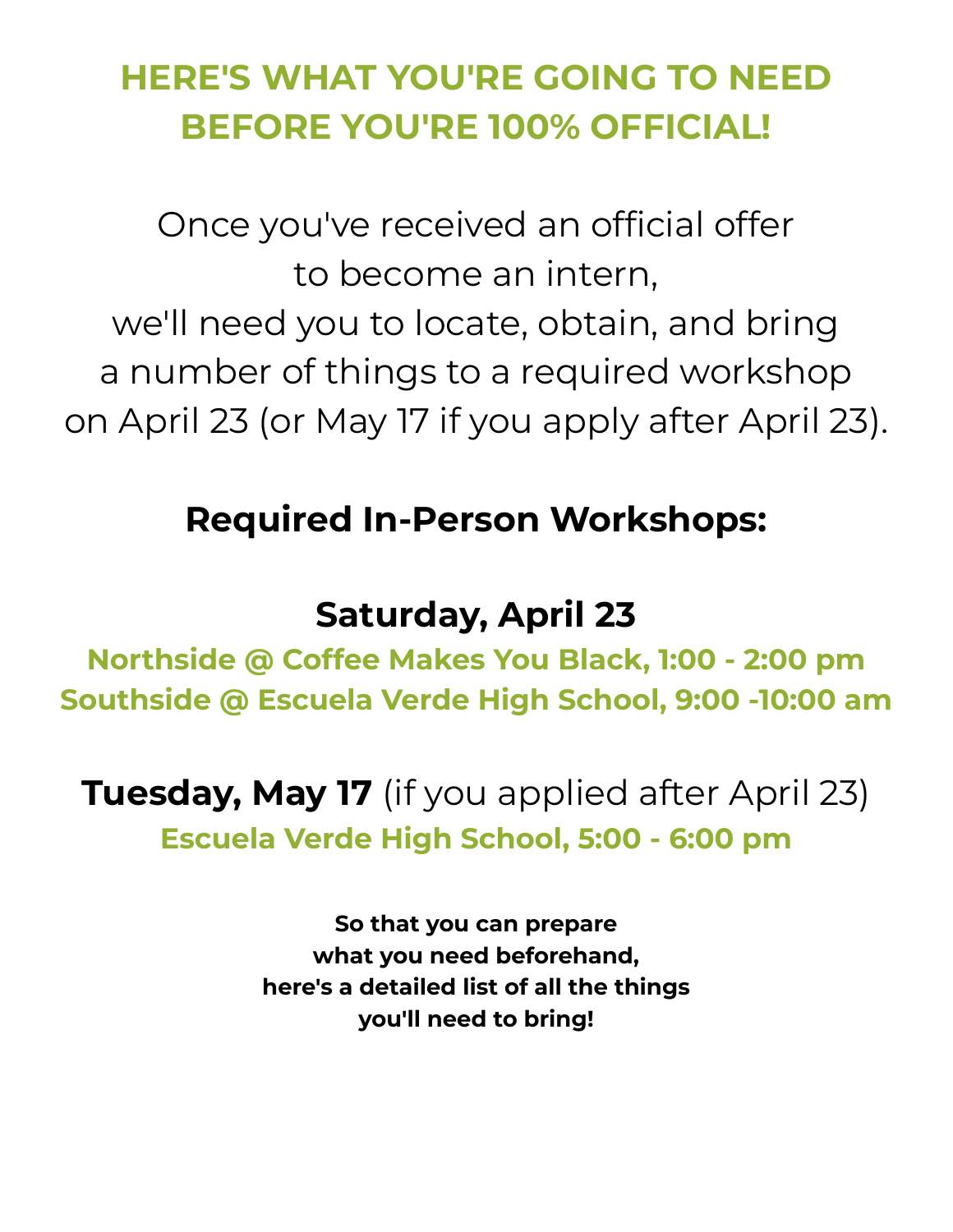### **#1 Tax & Employment Forms**

At this workshop, we will help you and a family member complete a [Federal](https://www.teensgrowgreens.org/_files/ugd/43e765_ba2167e4e35444ee8090e23640cfe3ce.pdf) Tax Form (W-4), a [Wisconsin](https://www.teensgrowgreens.org/_files/ugd/43e765_a98929180a2343aca5d3e59563c72f96.pdf) Tax Form (WT-4), and an [Employment](https://www.teensgrowgreens.org/_files/ugd/43e765_e770a4ef6551439caa0adae5ed0a3e4e.pdf) Eligibility Form (I-9). The forms are linked here but *do not complete them before the workshop.* There are very specific things to fill in and *not* fill in.

For *all 3 forms*, you will **need to know your Social Security #**.

For *the I-9 form*, you will **need to bring the following documents:**

**Either** a U.S. Passport or Permanent Resident Card

#### **Or one from each of these lists:**

(1) Wisconsin ID, school ID with photo, voter's [registration](https://wisconsindot.gov/Pages/dmv/license-drvs/how-to-apply/id-card.aspx) card, Native American tribal [document,](https://wisconsindot.gov/Pages/dmv/license-drvs/how-to-apply/id-card.aspx) school report card with [address,](https://wisconsindot.gov/Pages/dmv/license-drvs/how-to-apply/id-card.aspx) OR doctor record with address

(2) Social Security card, birth certificate, Native American tribal document, OR U.S. Citizen ID card

We will **take a photo of or photocopy these documents** at the workshop to keep in your file.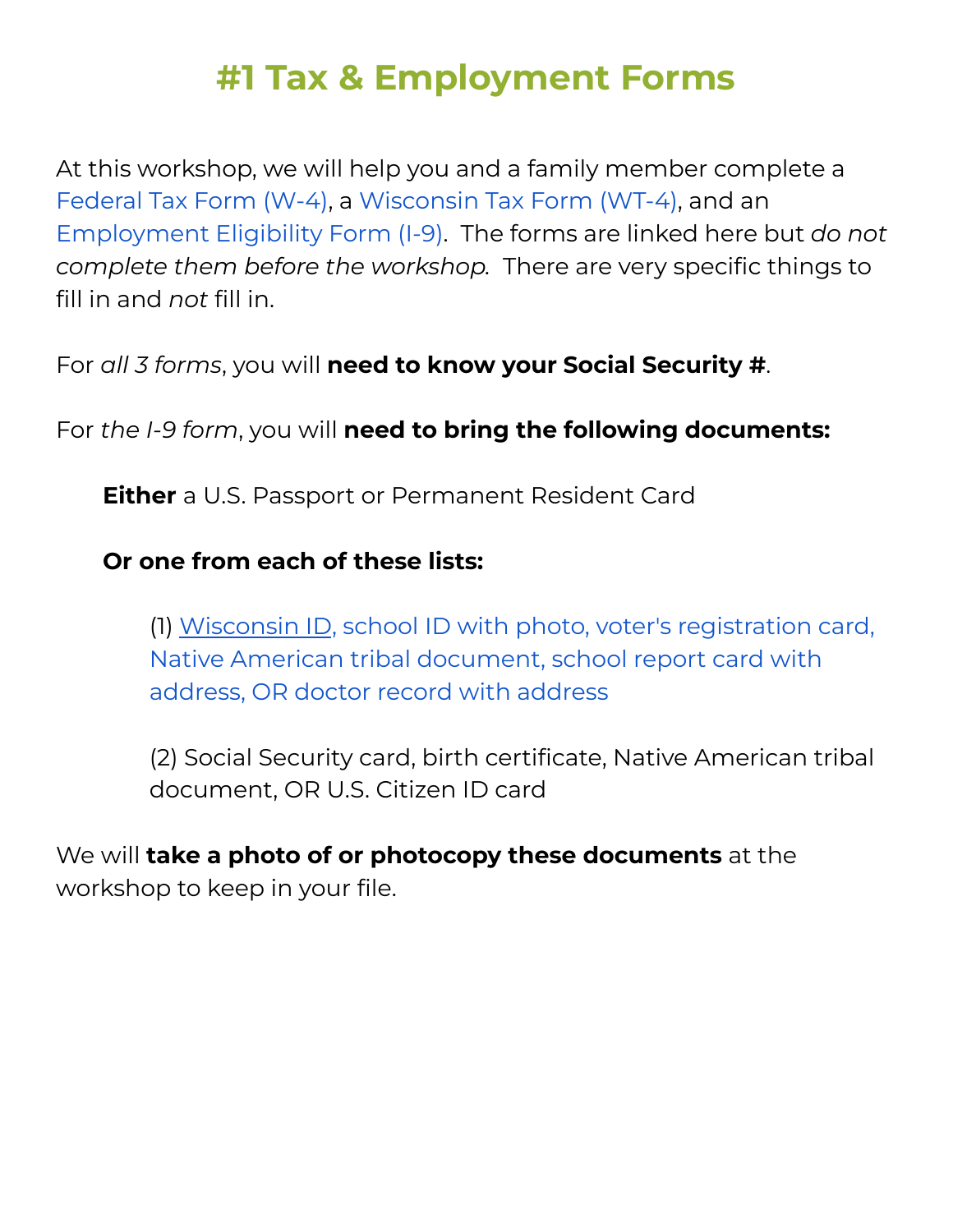## **#2 Work Permit If you are under 16 years old**

If you will be *under 16 years old* on the first day of work, you will **need to obtain a work permit and bring it to the April 23 or May 17 workshop.**

You will **need to visit** a Permit Office [location](https://dwd.wisconsin.gov/er/laborstandards/workpermit/offices.htm) or a school [location.](https://dwd.wisconsin.gov/er/laborstandards/workpermit/schools.htm) We like to recommend Employ Milwaukee's office for their efficiency.

You will **need to bring the following documents:**

- (1) Social Security card
- (2) Proof of age (driver's license, Wisconsin ID, or birth certificate)
- (3) [Parental](https://www.teensgrowgreens.org/_files/ugd/43e765_485cccf3f67149cbbb91603c36d1281a.pdf) Consent form

(4) Official Hiring Letter (we'll send you a personalized letter) that explains the nature of the job, the dates and hours, wages, etc.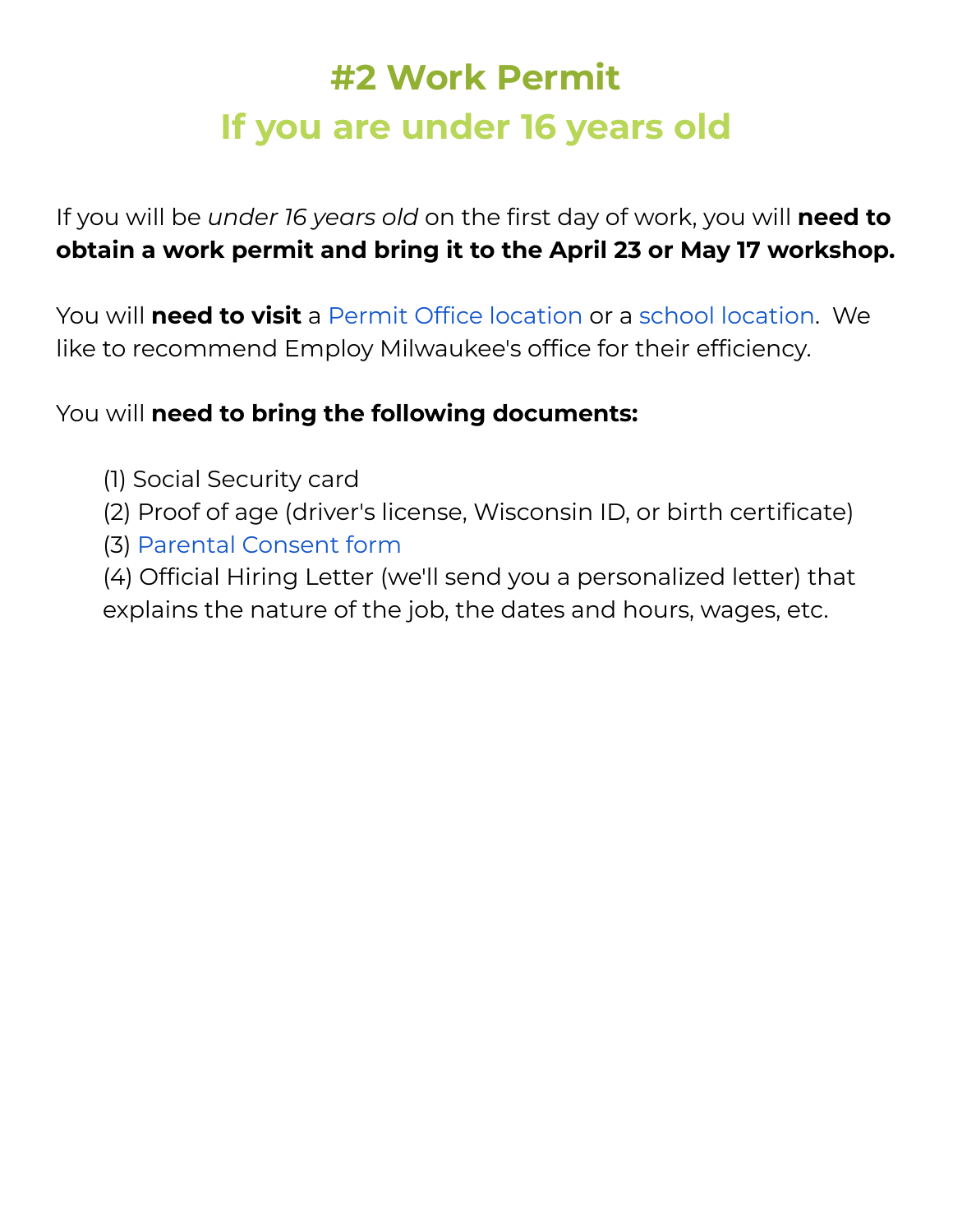## **#3 Bank Account Official account info & direct deposit info**

If you *already have* a bank account, you will **need to send us the following or bring it to the April 23 or May 17 workshop:**

(1) your official account information from your bank (with your name and complete account # and routing #), which could be a paper copy, a PDF, or a screenshot. If you can't locate a paper copy or find it online, call your bank and a representative will be able to help you.

(2) a Direct [Deposit](https://www.teensgrowgreens.org/_files/ugd/43e765_cba0e836d9d343aca601ec6cca2b0116.pdf) form letting us know the account # and routing # into which you'd like us to deposit your paycheck. This gives us permission to do so.

If you *don't have* a bank account yet, you will **need to open one:**

(1) You can go to our partners at Educators Credit Union in-person OR do a [video](https://main.financialtown.com/financial_town/?view_type=page&action=client_portal&company_code=educatorscu&client_portal_mode=instant_call) call during business hours to set up an account with them. They will waive the \$5 fee for opening a checking account. You will **need to bring or have ready all of the following:**

- (a) a picture ID of some kind
- (b) proof of address on it (mail addressed to you, report card with your address, etc.)
- (c) your Social Security number
- (d) a valid email address

(2) Or you can open up a checking and/or savings account (we suggest both!) at a bank of your choice. What you need to bring may vary bank by bank, so make sure to contact them.